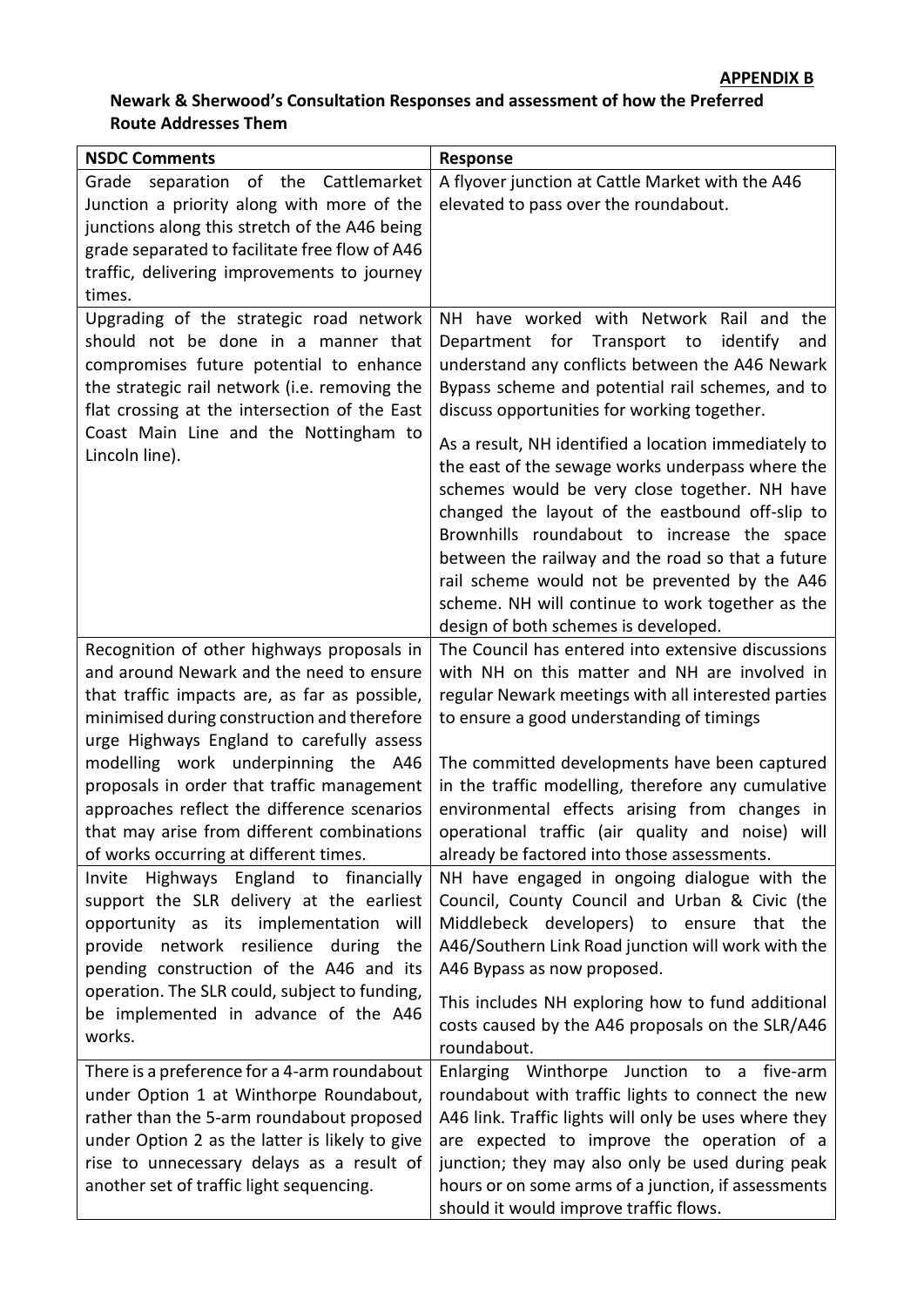| Recommended Highways England to publish,<br>at the next stage of consultation, clear<br>evidence on the journey-time and monetary<br>savings of an approach relating to the route<br>options and Winthorpe village.                                                                                                                                                                                                                                                                                                                                                                                                                                                                                                                       | Currently seeking clarity regarding this from NH                                                                                                                                                                                                                                                                                                                                                                                                                                                                                                                                                                                                                                                                                                                                                                                                                                                                                                                                                                                                                                                                      |
|-------------------------------------------------------------------------------------------------------------------------------------------------------------------------------------------------------------------------------------------------------------------------------------------------------------------------------------------------------------------------------------------------------------------------------------------------------------------------------------------------------------------------------------------------------------------------------------------------------------------------------------------------------------------------------------------------------------------------------------------|-----------------------------------------------------------------------------------------------------------------------------------------------------------------------------------------------------------------------------------------------------------------------------------------------------------------------------------------------------------------------------------------------------------------------------------------------------------------------------------------------------------------------------------------------------------------------------------------------------------------------------------------------------------------------------------------------------------------------------------------------------------------------------------------------------------------------------------------------------------------------------------------------------------------------------------------------------------------------------------------------------------------------------------------------------------------------------------------------------------------------|
| In relation to the impact on Winthorpe<br>village in respect of road noise, air quality<br>and visual impacts of the different<br>carriageway options, it was suggested that a<br>alternative solution<br>possible<br>may<br>be<br>considering excavating earth along the<br>section of road to the east of the new A1<br>overbridge connecting to the existing<br>carriageway, thereby lowering the road<br>level. Excavated material could be used to<br>create an earth bund on the northern side of<br>the road or recycled elsewhere within the<br>project area while additional benefit may be<br>found in an overall lower road level requiring<br>less elevation for the Option 1 flyover from<br>the Friendly Farmer roundabout. | NH have modified the route to be further away<br>from Winthorpe, and partially back onto the<br>existing A46, between Friendly Farmer roundabout<br>and Winthorpe junction. They state that this would<br>reduce the overall environmental impact of the<br>scheme by:<br>Reducing the view of the scheme from the<br>$\bullet$<br>Winthorpe area;<br>Reducing noise and vibration impacts for local<br>$\bullet$<br>residents by moving the road further away,<br>whilst keeping it close to ground level;<br>Minimising<br>the<br>impact<br>on<br>Winthorpe<br>$\bullet$<br><b>Conservation Area;</b><br>Reducing the impact on biodiversity<br>by<br>$\bullet$<br>minimising the overall area covered by the<br>scheme.<br>Silent on excavating earth along section of road to<br>the east of the new A1 overbridge.<br>The next stage of the scheme's development will<br>out assessments<br>consider<br>what<br>carry<br>to<br>environmental mitigation<br>measures may be<br>needed. Another consultation will be undertaken to<br>include more detail about the scheme design and<br>environmental mitigation. |
| The overbridge structure will have significant<br>impacts on the openness of the landscape<br>that currently forms the Winthorpe Open<br>Break and it is important that the inevitable<br>harm the engineering works will have on the<br>Open Break are explored and where possible<br>mitigated, notwithstanding that the A46<br>Northern Bypass itself has always been<br>identified as a priority and likely intervention<br>in the Open Break.                                                                                                                                                                                                                                                                                        | Open breaks not mentioned in any report. It does<br>however state at paragraph 7.6.49 of the Staged<br>Overview of Assessment Report that they will<br>publish more details about how they will manage<br>environmental impacts during construction before<br>work is started on the scheme.<br>The next stage of the scheme's development will<br>consider<br>out<br>assessments<br>what<br>carry<br>to<br>environmental mitigation<br>measures may be<br>needed. Another consultation will be undertaken to<br>include more detail about the scheme design and<br>environmental mitigation.                                                                                                                                                                                                                                                                                                                                                                                                                                                                                                                         |
| options for the road<br>Both<br>result<br>in<br>substantial loss of existing mature trees<br>currently forming part of the linear belts<br>running north-south near to Lowwood and<br>The Spinney and these are of value in terms<br>of landscape character and in habitat.<br>Mitigation and replanting will be required<br>should a preferred option require removal at<br>location.                                                                                                                                                                                                                                                                                                                                                    | The next stage of the scheme's development will<br>out assessments<br>consider<br>to<br>what<br>carry<br>mitigation<br>environmental<br>measures<br>may be<br>needed. Another consultation will be undertaken to<br>include more detail about the scheme design and<br>environmental mitigation.                                                                                                                                                                                                                                                                                                                                                                                                                                                                                                                                                                                                                                                                                                                                                                                                                      |